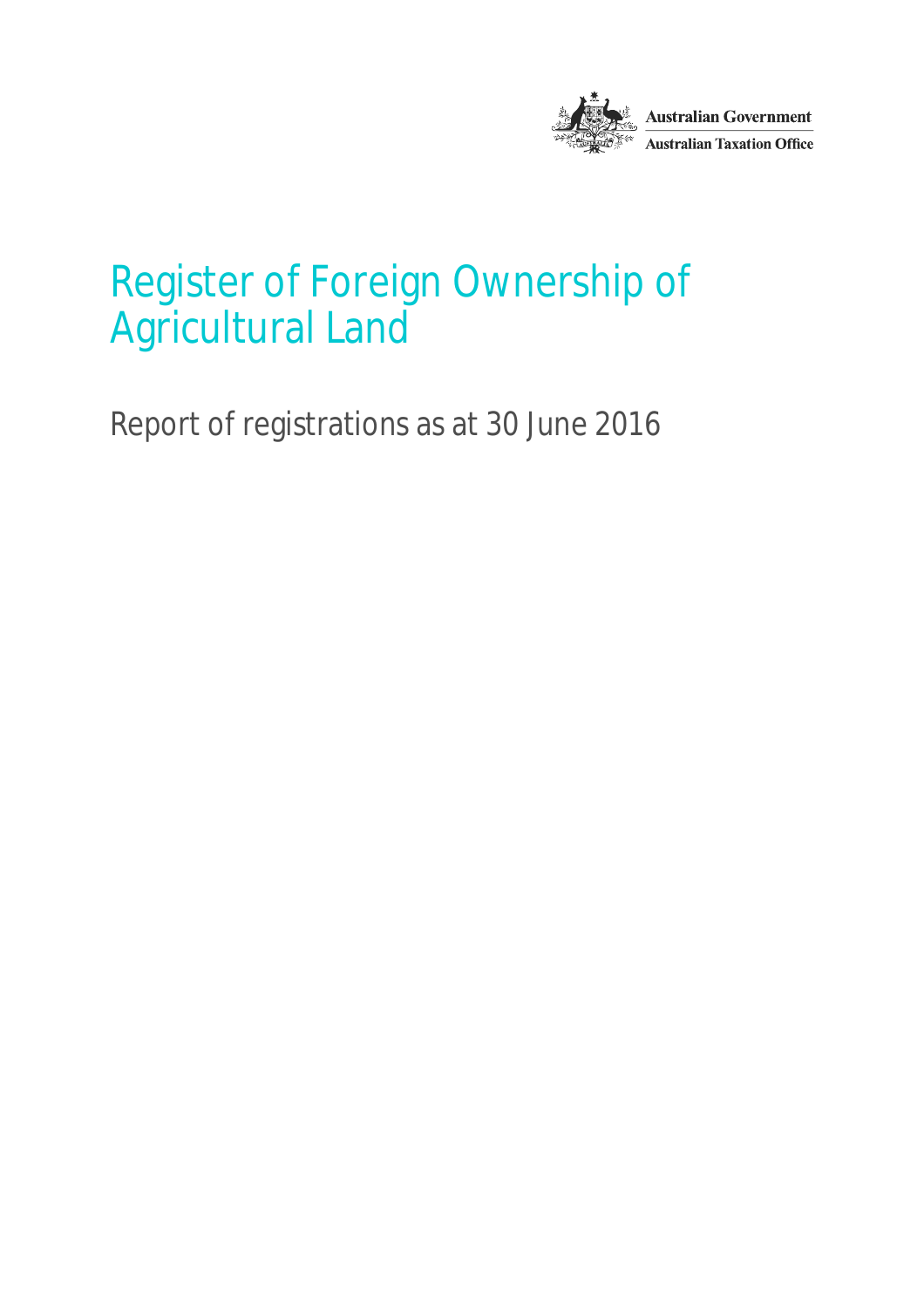# **Contents**

| Table 5: Size of foreign agricultural land interests by source country, top 10 6 |  |
|----------------------------------------------------------------------------------|--|
|                                                                                  |  |
|                                                                                  |  |
|                                                                                  |  |
|                                                                                  |  |
|                                                                                  |  |

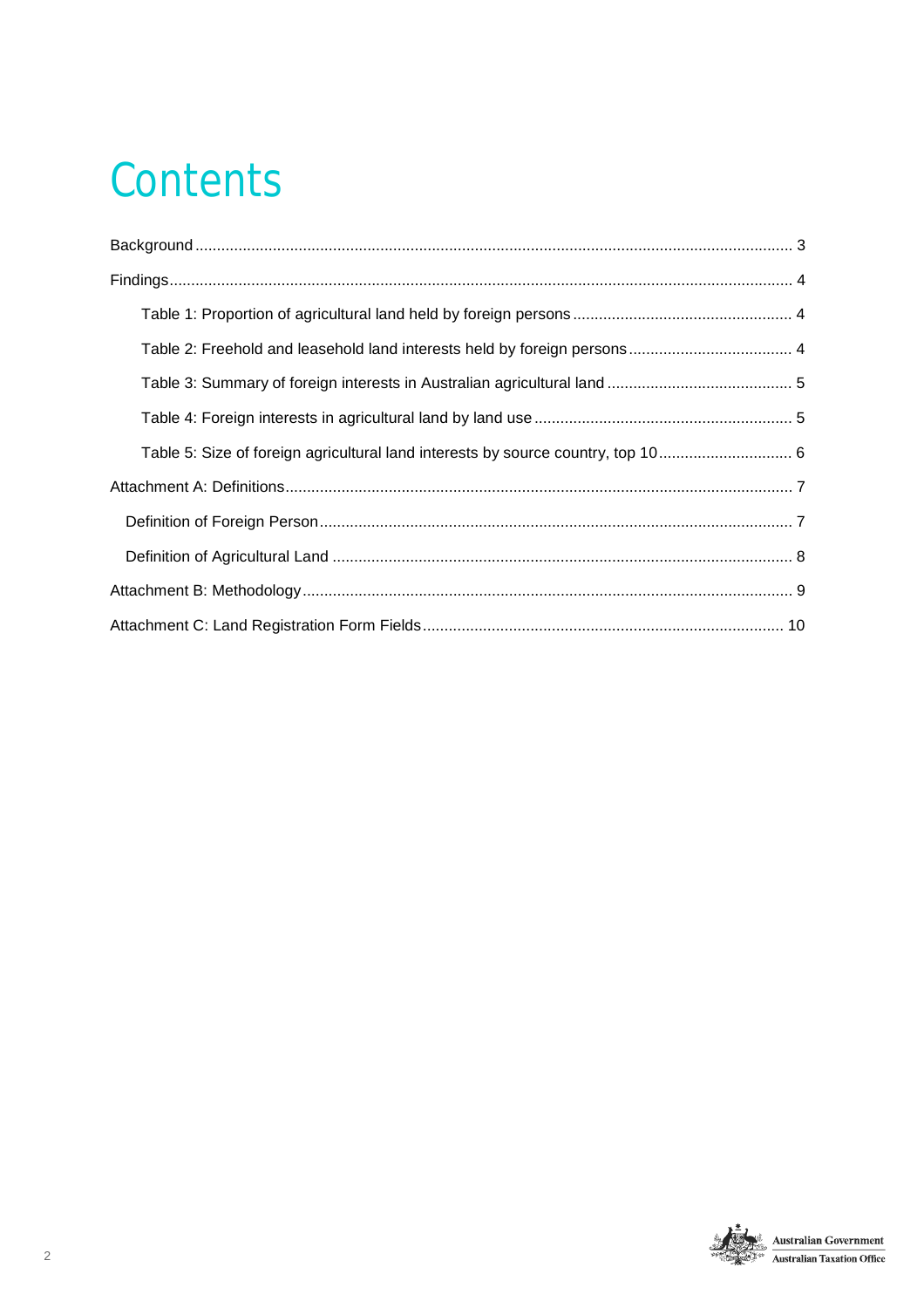# **Background**

On 11 February 2015, the Government announced a suite of reforms designed to increase transparency around foreign investment in Australia. These reforms included the establishment of a foreign ownership register of agricultural land and changes to Australia's foreign investment screening regime as it applies to acquisitions of agricultural land.

The *Register of Foreign Ownership of Agricultural Land* (Agricultural Land Register) was established on 1 July 2015 and is administered by the Australian Taxation Office (ATO). The *Register of Foreign Ownership of Agricultural Land Act 2015* (Agricultural Land Register Act 2015) requires foreign persons with an interest in agricultural land to register that interest on the Agricultural Land Register, regardless of the value of the land.

Investors are required to notify the ATO within 30 days if they:

- are a foreign person starting to hold agricultural land; or
- > are a foreign person ceasing to hold agricultural land; or
- > become a foreign person while holding agricultural land; or
- > cease to be a foreign person while holding agricultural land; or
- > are a foreign person holding land that becomes agricultural land; or
- > are a foreign person holding land that ceases to be agricultural land.<sup>1</sup>

An interest in agricultural land includes a freehold interest or the right to occupy land under a lease (including a sublease or licence) where the term of the lease or licence (including any extension or renewal) is reasonably likely to exceed five years.<sup>2</sup>

A stocktake was conducted between 1 July 2015 and 29 February 2016 to enable existing foreign person land holders to register their land. During this time, the ATO used data matching to contact investors who may have met the definition of foreign person and who held Australian land that may have met the definition of agricultural land.

The register collects details about the foreign person, including name and contact details; country of incorporation and an ABN or other identifier where the registrant is an entity; or nationality, passport and visa details where the registrant is an individual.

The Commissioner of Taxation is required to report to the Treasurer on the operation of the Agricultural Land Register Act 2015, as well as publish aggregate statistics on a website. The report must not release information which could identify, or reasonably be used to identify an individual or entity.

This report represents the first report under the Agricultural Land Register Act 2015. It covers registrations made between 1 July 2015 and 30 June 2016.



<sup>1</sup> See Division 3 of the *Register of Foreign Ownership of Agricultural Land Act 2015.*

<sup>2</sup> See Division 3 of the *Register of Foreign Ownership of Agricultural Land Act 2015.*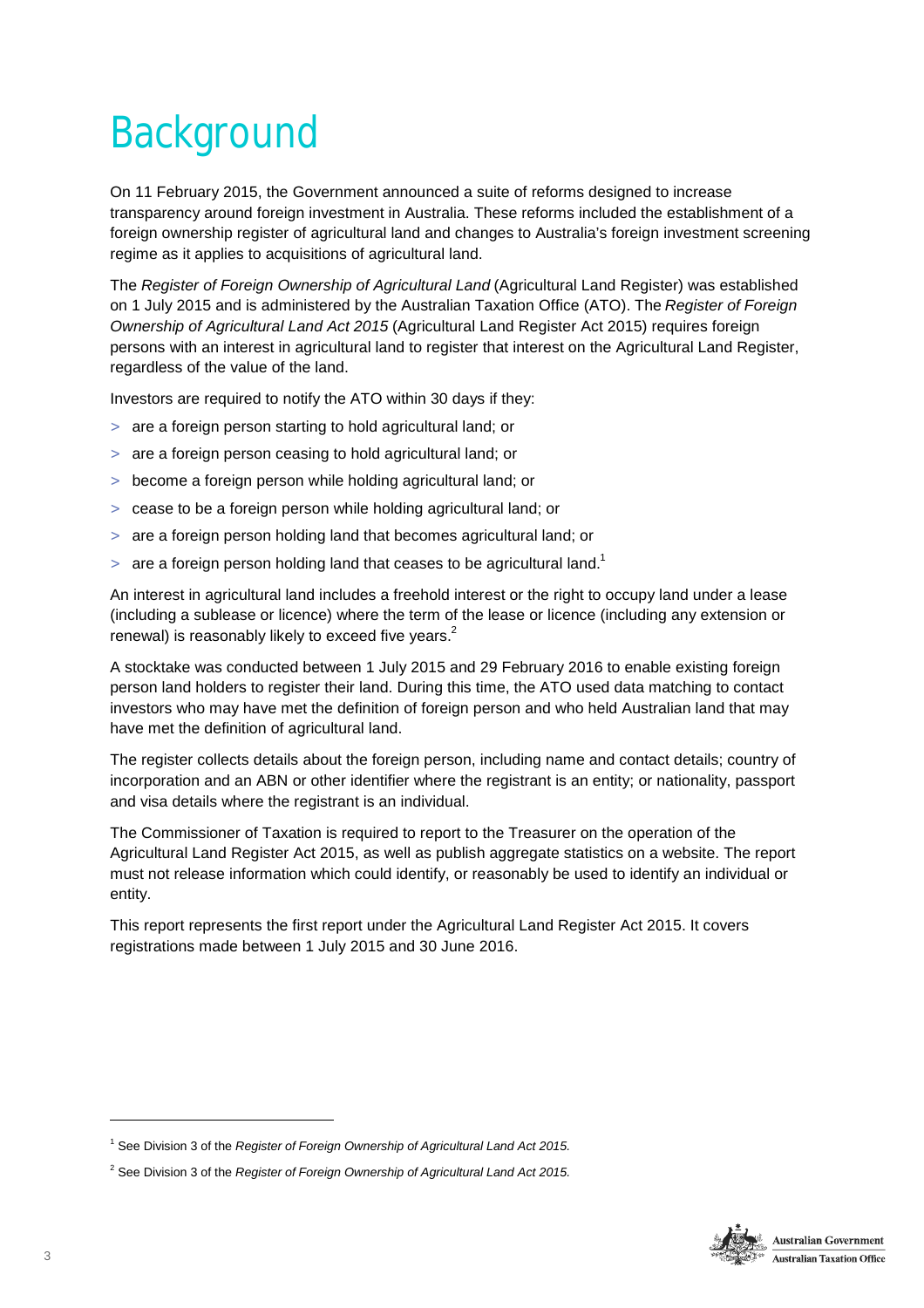# Findings

The definitions of foreign person and agricultural land for the purposes of the Agricultural Land Register are explained in Attachment A. An explanation of how the following statistics were calculated is included in Attachment B. To avoid misunderstandings, the following statistics need to be interpreted in conjunction with these attachments. Figures in tables have been rounded. Discrepancies in tables between totals and sums of components are due to rounding.

| State/Territory <sup>4</sup> | <b>Foreign Interests</b><br>('000 ha) | <b>Australian Agricultural Land</b><br>('000 ha) | <b>Percent Foreign</b><br>(%) |
|------------------------------|---------------------------------------|--------------------------------------------------|-------------------------------|
| <b>NSW/ACT</b>               | 2,375                                 | 57,434                                           | 4.1                           |
| <b>VIC</b>                   | 607                                   | 12,009                                           | 5.1                           |
| <b>QLD</b>                   | 17,658                                | 135,918                                          | 13.0                          |
| <b>WA</b>                    | 8,841                                 | 81,399                                           | 10.9                          |
| <b>SA</b>                    | 7,156                                 | 45,837                                           | 15.6                          |
| <b>TAS</b>                   | 342                                   | 1,569                                            | 21.8                          |
| <b>NT</b>                    | 15,169                                | 50,392                                           | 30.1                          |
| <b>Total</b>                 | 52,147                                | 384,558                                          | 13.6                          |

### **Table 1: Proportion of agricultural land held by foreign persons**<sup>3</sup>

#### **Table 2: Freehold and leasehold land interests held by foreign persons**

| <b>State/Territory</b> | Freehold  | Leasehold | Total <sup>5</sup> |
|------------------------|-----------|-----------|--------------------|
|                        | ('000 ha) | ('000 ha) | ('000 ha)          |
| <b>NSW/ACT</b>         | 2,146     | 232       | 2,378              |
| <b>VIC</b>             | 565       | 71        | 636                |
| <b>QLD</b>             | 5,426     | 12,860    | 18,286             |
| <b>WA</b>              | 798       | 8,045     | 8,842              |
| <b>SA</b>              | 141       | 7,015     | 7,156              |
| <b>TAS</b>             | 302       | 40        | 342                |
| <b>NT</b>              | 46        | 15,123    | 15,169             |
| <b>Total</b>           | 9,423     | 43,385    | 52,808             |

 3 The proportion of foreign interests in agricultural land by State/Territory shown in Table 1 was calculated by dividing the total area of foreign-held agricultural land in each State/Territory registered on the Agricultural Land Register, by the total area of agricultural land in each State/Territory sourced from the Australian Bureau of Statistics (ABS) 2014-15 Rural Environment and Agricultural Commodities Survey (REACS).

<sup>&</sup>lt;sup>5</sup> In some instances, the same property has been separately registered by a foreign person with a freehold interest in the land and a foreign person with a leasehold interest in the land, as required under the *Register of Foreign Ownership of Agricultural Land Act 2015*. Land size information from both registrations has been included in Table 2 only. As a result, the total hectares held by foreign persons are greater in Table 2 than elsewhere in this report.



<sup>&</sup>lt;sup>4</sup> Some properties span multiple States/Territories. For these properties, the property address provided by the registrant has been used to determine the State/Territory.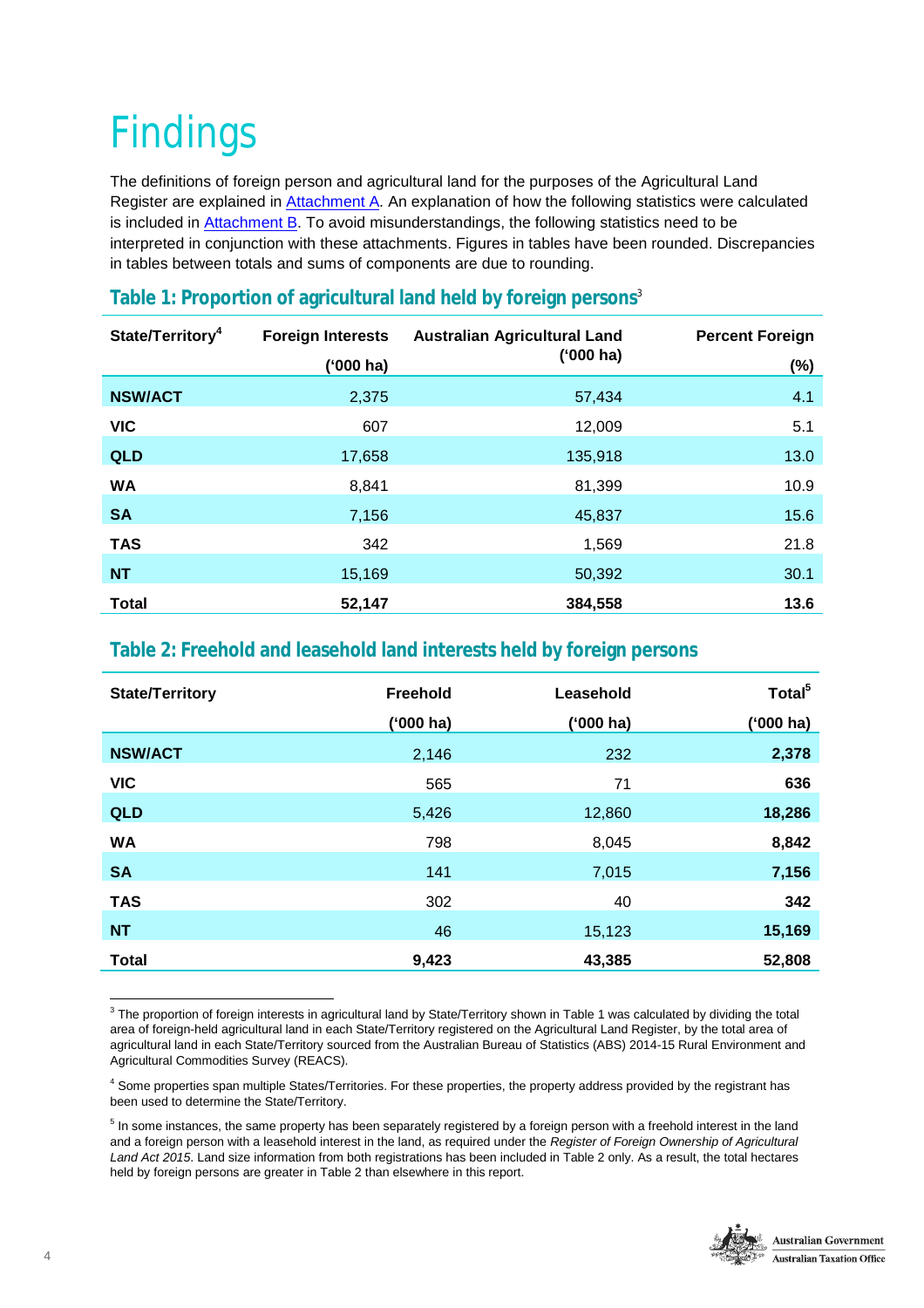| <b>State/Territory</b> | No. of Properties | Area        |
|------------------------|-------------------|-------------|
|                        |                   | $(900)$ ha) |
| <b>NSW/ACT</b>         | 1,798             | 2,375       |
| <b>VIC</b>             | 1,558             | 607         |
| QLD                    | 1,345             | 17,658      |
| <b>WA</b>              | 917               | 8,841       |
| <b>SA</b>              | 614               | 7,156       |
| <b>TAS</b>             | 911               | 342         |
| <b>NT</b>              | 71                | 15,169      |
| <b>Total</b>           | 7,214             | 52,147      |

### **Table 3: Summary of foreign interests in Australian agricultural land**

### **Table 4: Foreign interests in agricultural land by land use ('000 ha)**<sup>6</sup>

| <b>State/Territory</b> | <b>Crops</b>         |        | Livestock Horticulture | <b>Other</b><br><b>Farming</b> | <b>Forestry</b> | Non-<br>Farming | <b>Unreported</b> |
|------------------------|----------------------|--------|------------------------|--------------------------------|-----------------|-----------------|-------------------|
| <b>NSW/ACT</b>         | 638                  | 1,168  | 74                     | 35                             | 122             | 97              | 242               |
| <b>VIC</b>             | 80                   | 78     | 6                      | 10                             | 413             | 14              | 6                 |
| <b>QLD</b>             | 314                  | 15,349 | 76                     | 12                             | 353             | 147             | 1,407             |
| <b>WA</b>              | 419                  | 7,602  | 10                     | 15                             | 160             | 511             | 123               |
| <b>SA</b>              | 23                   | 6,983  | 7                      | $\mathbf{1}$                   | 92              | 37              | 12                |
| <b>TAS</b>             | 4                    | 51     | 17                     | 3                              | 259             | 5               | $\overline{4}$    |
| <b>NT</b>              | $\blacktriangleleft$ | 14,554 | $\mathbf{0}$           | $\mathbf 0$                    | 11              | 16              | 587               |
| <b>Total</b>           | 1,479                | 45,785 | 190                    | 77                             | 1,409           | 827             | 2,381             |

 $^6$  Land use was not provided by all registrants as the land use fields were not compulsory fields on the Agricultural Land Register form.

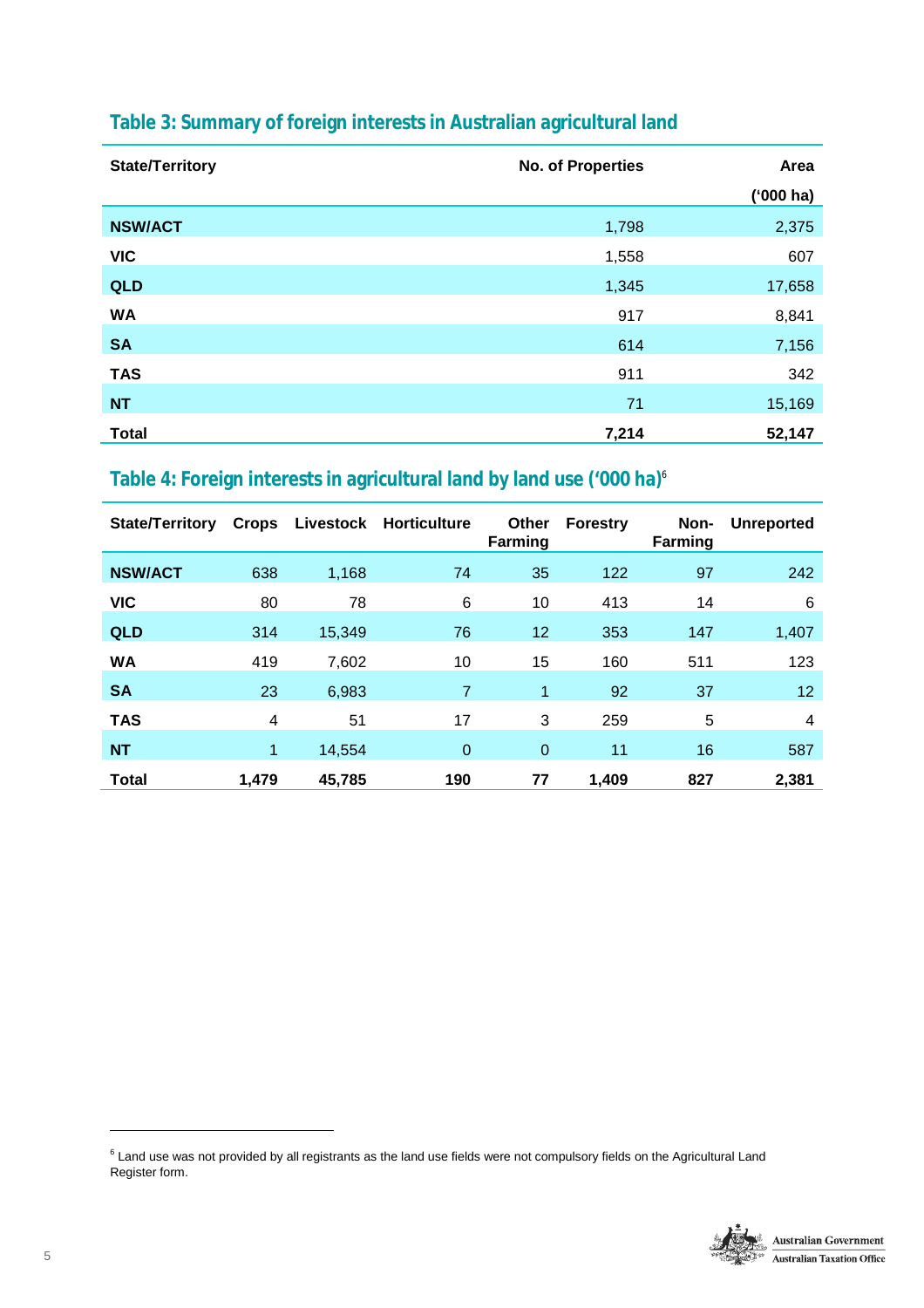#### **Table 5: Size of foreign agricultural land interests by source country top 10 ('000 ha)<sup>7</sup>**

| <b>Country</b>        | <b>Total</b> |
|-----------------------|--------------|
| <b>United Kingdom</b> | 27,504       |
| <b>United States</b>  | 7,727        |
| Netherlands           | 2,976        |
| Singapore             | 1,862        |
| China                 | 1,463        |
| Philippines           | 1,119        |
| Switzerland           | 1,069        |
| Jersey                | 944          |
| Indonesia             | 774          |
| Japan                 | 685          |
| <b>Total</b>          | 46,123       |

 $^7$  Entities and trusts were required to provide their country of incorporation. However, this is not necessarily a reflection of the foreign source country of the investor. The ATO is continuing to use its data sources to match residual registrants who registered as an entity incorporated in Australia with the source country of the investor.

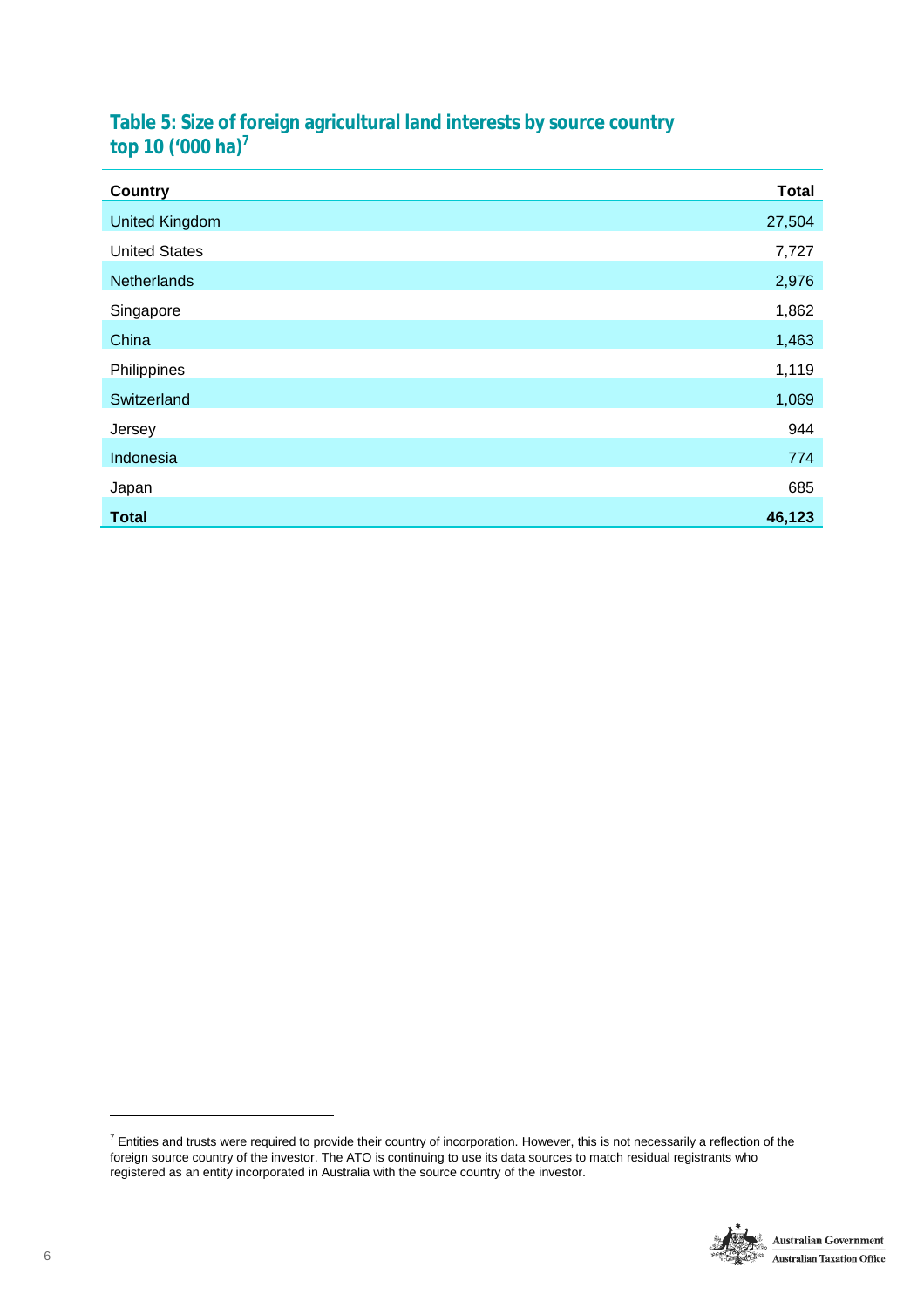# Attachment A: Definitions

This attachment provides information on the definitions of foreign person and agricultural land as detailed in the Agricultural Land Register Act 2015. Further information on the definitions can be found in the Guidance Notes on the Foreign Investment Review Board (FIRB) website: [www.firb.gov.au](http://www.firb.gov.au).

### Definition of 'foreign person'

The term 'foreign person' is defined in section 4 of the Agricultural Land Register Act 2015. It states that the term has the same meaning as 'foreign person' as defined in section 4 of the *Foreign Acquisitions and Takeovers Act 1975*.

In general, a 'foreign person' is:

- > an individual that is not ordinarily resident in Australia $^8$ ; or
- a foreign government or foreign government investor; or
- > a corporation, trustee of a trust or general partner of a limited partnership where an individual not ordinarily resident in Australia, foreign corporation or foreign government holds a substantial interest of at least 20 per cent; or
- > a corporation, trustee of a trust or general partner of a limited partnership in which two or more foreign persons hold an aggregate substantial interest of at least 40 per cent.

A 'foreign government investor' is:

- $>$  a foreign government or separate government entity, a corporation or trustee of a trust, or a general partner of a limited partnership in which:
	- a foreign government or separate government entity holds a substantial interest of at least 20 per cent; or
	- foreign governments or separate government entities of more than one foreign country (or parts of more than one foreign country) hold an aggregate substantial interest of at least 40 per cent.



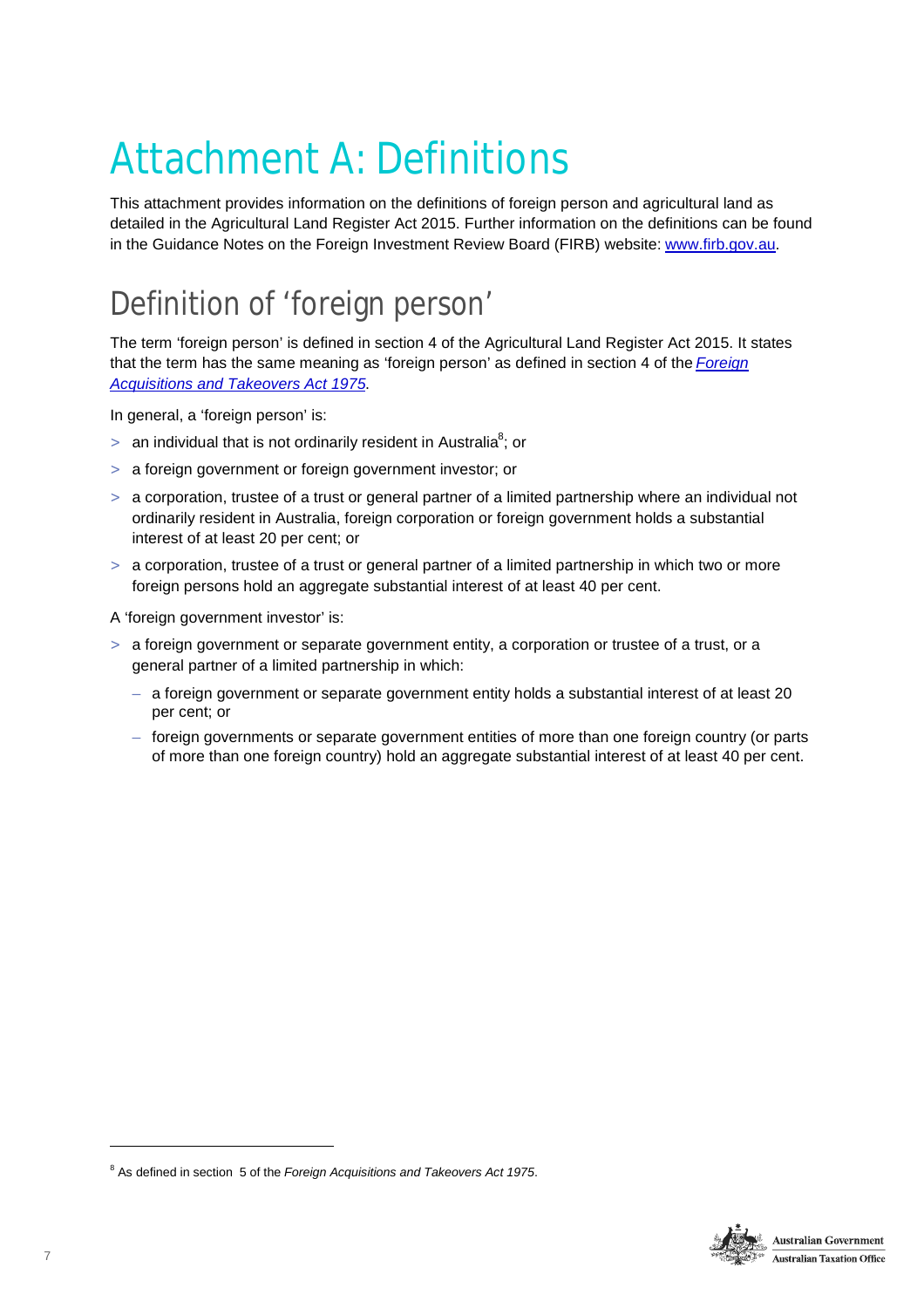### Definition of 'agricultural land'

'Agricultural land' is defined in section 4 of the Agricultural Land Register Act 2015 as 'land in Australia that is used, or that could reasonably be used, for a primary production business.'

Section 5 of the Agricultural Land Register Act 2015 provides that rules may be made that specify land that will not be considered agricultural land for the purposes of the Agricultural Land Register. The *Register of Foreign Ownership of Agricultural Land Rule 2015* provides that the following land will not be considered agricultural land for the purposes of the Agricultural Land Register Act 2015 $^9$ :

- > Land that is not currently being wholly or predominantly used at that time for a primary production business and:
	- 1. zoning approval is required from government before the land could be used for primary production; or
	- 2. the land is currently used, or proposed to be used for mining or activities ancillary to mining; or
	- 3. the land is used for environmental protection or conservation under a law of the Commonwealth, a State or a Territory or a legally binding agreement; or
	- 4. the land is located within an area that has been approved by a government authority as an industrial estate; or
	- 5. the size of the land is under one hectare; or
	- 6. the land has been approved by a government authority for use as a tourist facility, an outdoor education establishment or an outdoor recreation facility that is open to the public; or
	- 7. an application has been made to re-zone the land to not allow the land to be used for a primary production business, or approval has been sought to use the land for mining activities.
- Land where the only primary production business the land could reasonably be used for is a primary production business relating to submerged plants and animals.

<sup>9</sup> Land that is not agricultural land for the purposes of the *Register of Foreign Ownership of Agricultural Land Act 2015* is outlined in section 44 of the *Foreign Acquisitions and Takeovers Regulation 2015.*

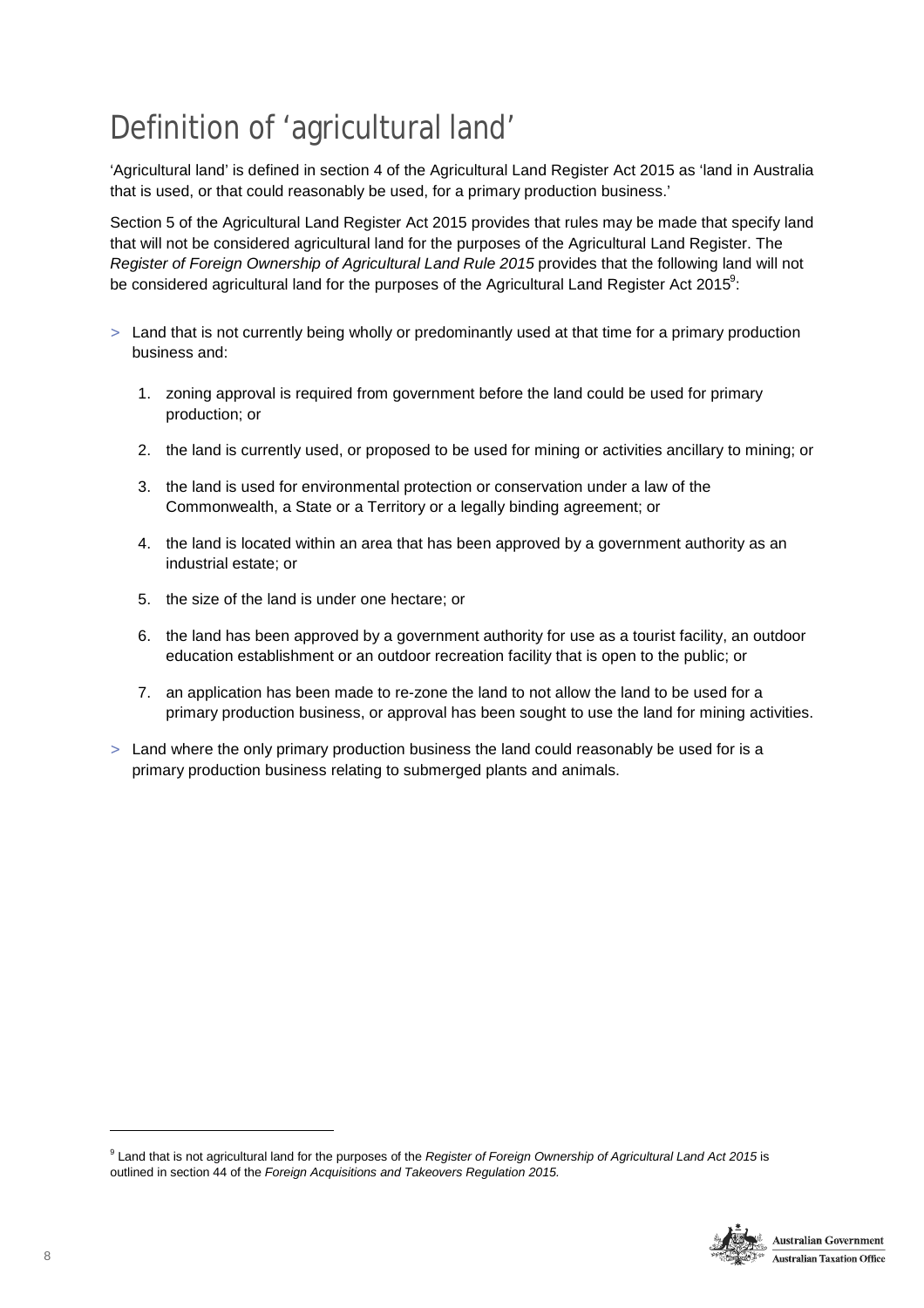# Attachment B: Methodology

The high level statistics are based on the information provided by registrants.

- 1. Data was extracted from the Agricultural Land Register database on 30 June 2016.
- 2. Some registrations have been altered in accordance with section 16 of the Agricultural Land Register Act 2015 when it has been determined via data matching or manual data collection that the registrant has provided incorrect information*.* The validation of registrations is an ongoing exercise, with information validated using ATO risk algorithms, third party data sources and manual data collection. Ultimately, the obligation to report correctly lies with the foreign person. Penalties exist under the *Taxation Administration Act 1953* where a person fails to register correctly.<sup>10</sup>
- 3. Registrants were able to enter the size of the land onto the Agricultural Land Register in any unit of measurement. The ATO has converted the sizes into hectares for the purposes of this report.
- 4. Entities and trusts were required to provide their country of incorporation. However, this is not necessarily a reflection of the foreign source country of the investor. Source country information has been obtained using information provided by registrants, ATO data sources and manual data collection.<sup>11</sup>
- 5. Properties were given a unique identifier in the form of a composite of the property name/address, suburb and State/Territory. Counts of properties were based on instances of unique identifiers.
- 6. In some instances, the same property has been separately registered by a foreign person with a freehold interest in the land and a foreign person with a leasehold interest in the land, as required under the Agricultural Land Register Act 2015. To avoid double counting in these instances, only the freehold interest was counted. However, in Table 2, the land size information from both freehold and leasehold registrations has been included.

<sup>&</sup>lt;sup>11</sup> In some cases, the nationality or country of incorporation of a nominal investor may have been identified, rather than the nationality or country of incorporation of the ultimate beneficial owner.



 $10$  New systems are being developed and other data sources acquired which will enable further data validation.